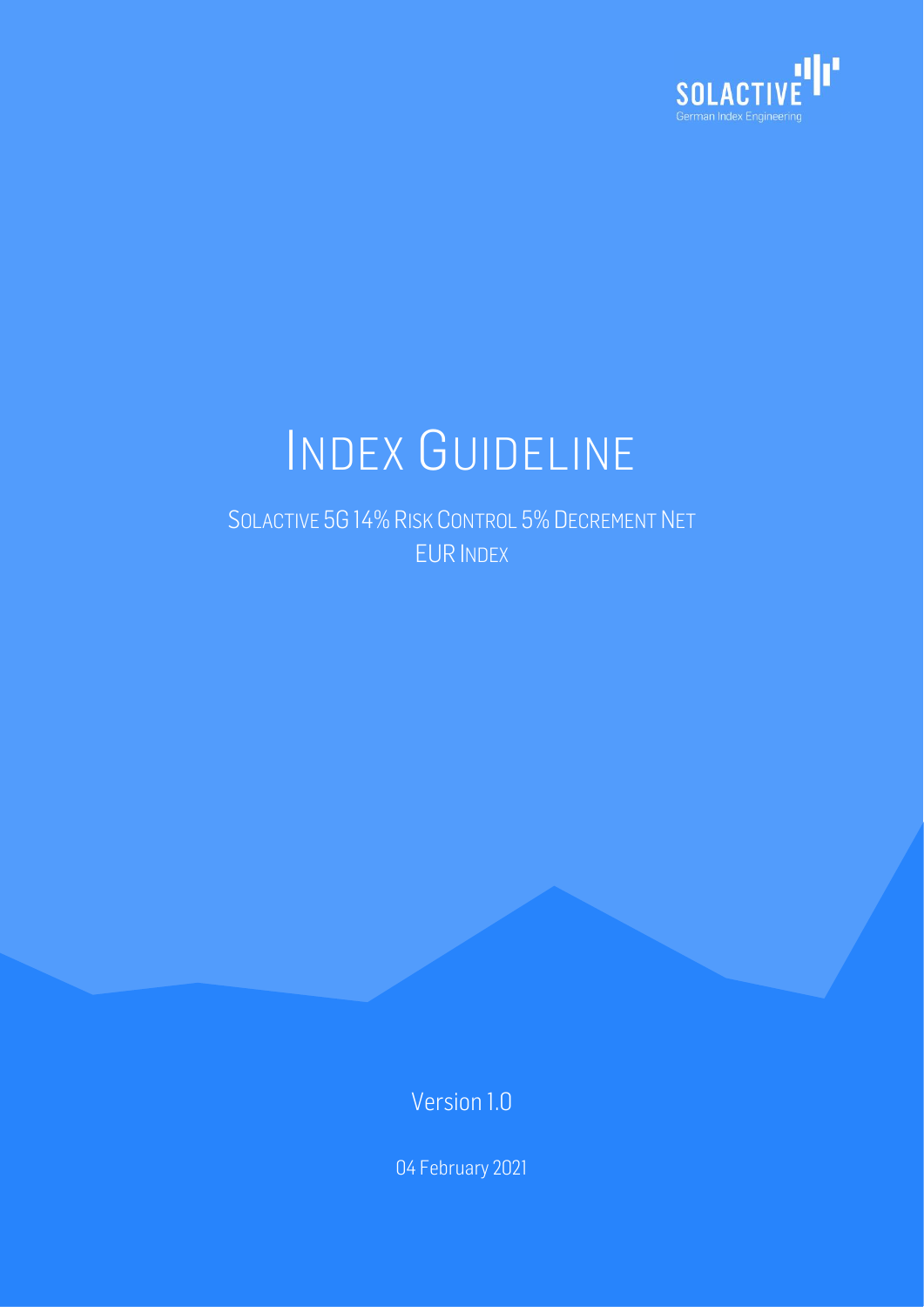# TABLE OF CONTENTS

| 1. |      |  |  |  |  |  |  |
|----|------|--|--|--|--|--|--|
|    | 1.1. |  |  |  |  |  |  |
|    | 1.2. |  |  |  |  |  |  |
|    | 1.3. |  |  |  |  |  |  |
|    | 1.4. |  |  |  |  |  |  |
|    | 1.5. |  |  |  |  |  |  |
| 2. |      |  |  |  |  |  |  |
|    | 2.1. |  |  |  |  |  |  |
|    | 2.2. |  |  |  |  |  |  |
|    | 2.3. |  |  |  |  |  |  |
| 3. |      |  |  |  |  |  |  |
|    | 3.1. |  |  |  |  |  |  |
|    | 3.2. |  |  |  |  |  |  |
| 4. |      |  |  |  |  |  |  |
|    | 4.1. |  |  |  |  |  |  |
|    | 4.2. |  |  |  |  |  |  |
|    | 4.3. |  |  |  |  |  |  |
|    | 4.4. |  |  |  |  |  |  |
|    | 4.5. |  |  |  |  |  |  |
|    | 4.6. |  |  |  |  |  |  |
| 5. |      |  |  |  |  |  |  |
|    | 5.1. |  |  |  |  |  |  |
|    | 5.2. |  |  |  |  |  |  |
|    | 5.3. |  |  |  |  |  |  |
|    | 5.4. |  |  |  |  |  |  |
|    | 5.5. |  |  |  |  |  |  |
| 6. |      |  |  |  |  |  |  |
|    |      |  |  |  |  |  |  |
|    |      |  |  |  |  |  |  |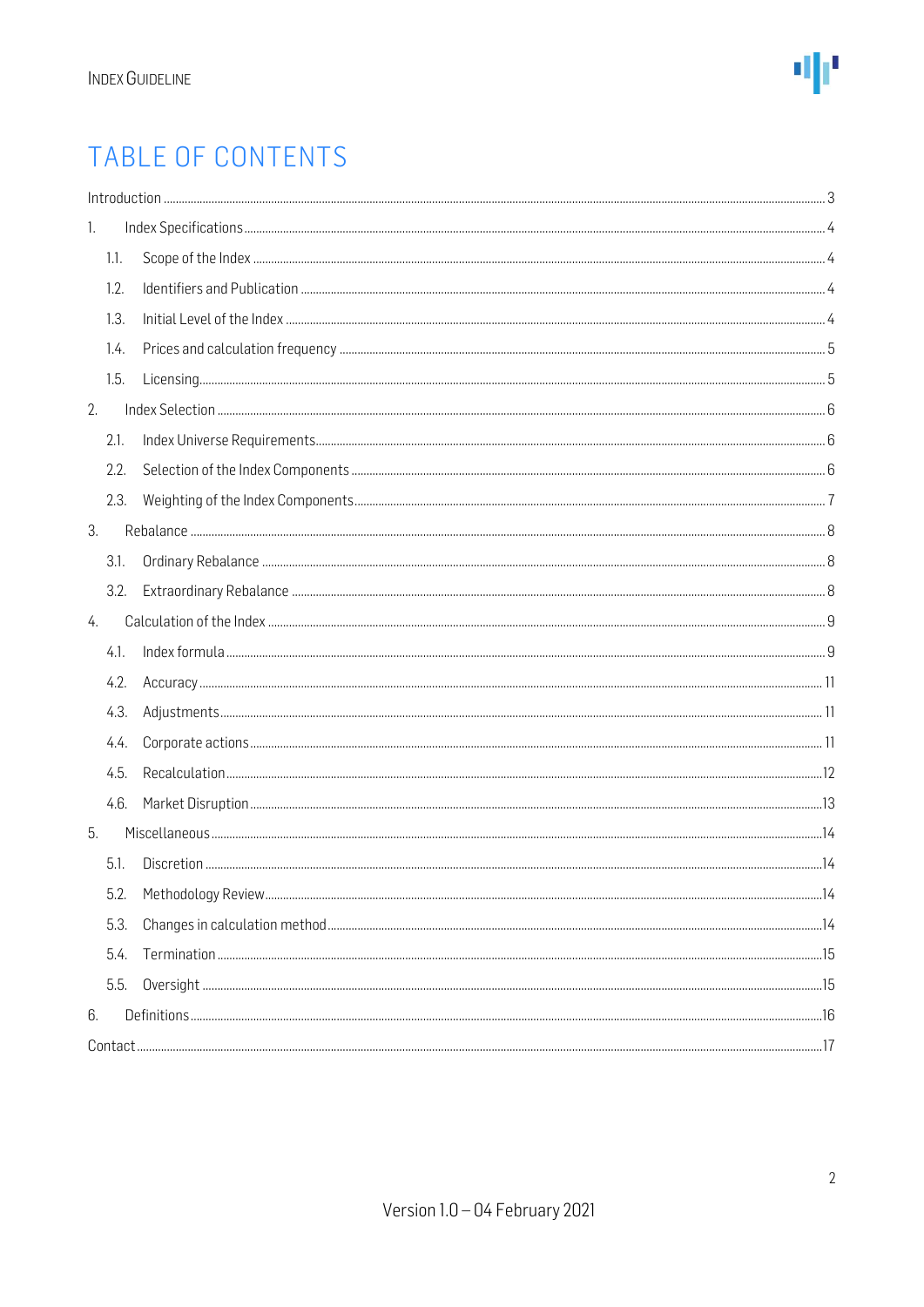# <span id="page-2-0"></span>INTRODUCTION

This document (the "GUIDELINE") is to be used as a quideline with regard to the composition, calculation and maintenance Solactive 5G 14% Risk Control 5% Decrement Net EUR Index (the "INDEX"). Any amendments to the rules made to the GUIDELINE are approved by the OVERSIGHT COMMITTEE specified in Section 5.5. The INDEX is owned calculated, administered and published by Solactive AG ("SOLACTIVE") assuming the role as administrator (the "INDEX ADMINISTRATOR") under the Regulation (EU) 2016/1011 (the "BENCHMARK REGULATION" or "BMR"). The name "Solactive" is trademarked.

The text uses defined terms which are formatted with "SMALL CAPS". Such Terms shall have the meaning assigned to them as specified in Section 6 (Definitions).

The GUIDELINE and the policies and methodology documents referenced herein contain the underlying principles and rules regarding the structure and operation of the INDEX. SOLACTIVE does not offer any explicit or tacit guarantee or assurance, neither pertaining to the results from the use of the INDEX nor the level of the INDEX at any certain point in time nor in any other respect. SOLACTIVE strives to the best of its ability to ensure the correctness of the calculation. There is no obligation for SOLACTIVE – irrespective of possible obligations to issuers – to advise third parties, including investors and/or financial intermediaries, of any errors in the INDEX. The publication of the INDEX by SOLACTIVE does not constitute a recommendation for capital investment and does not contain any assurance or opinion of SOLACTIVE regarding a possible investment in a financial instrument based on this INDEX.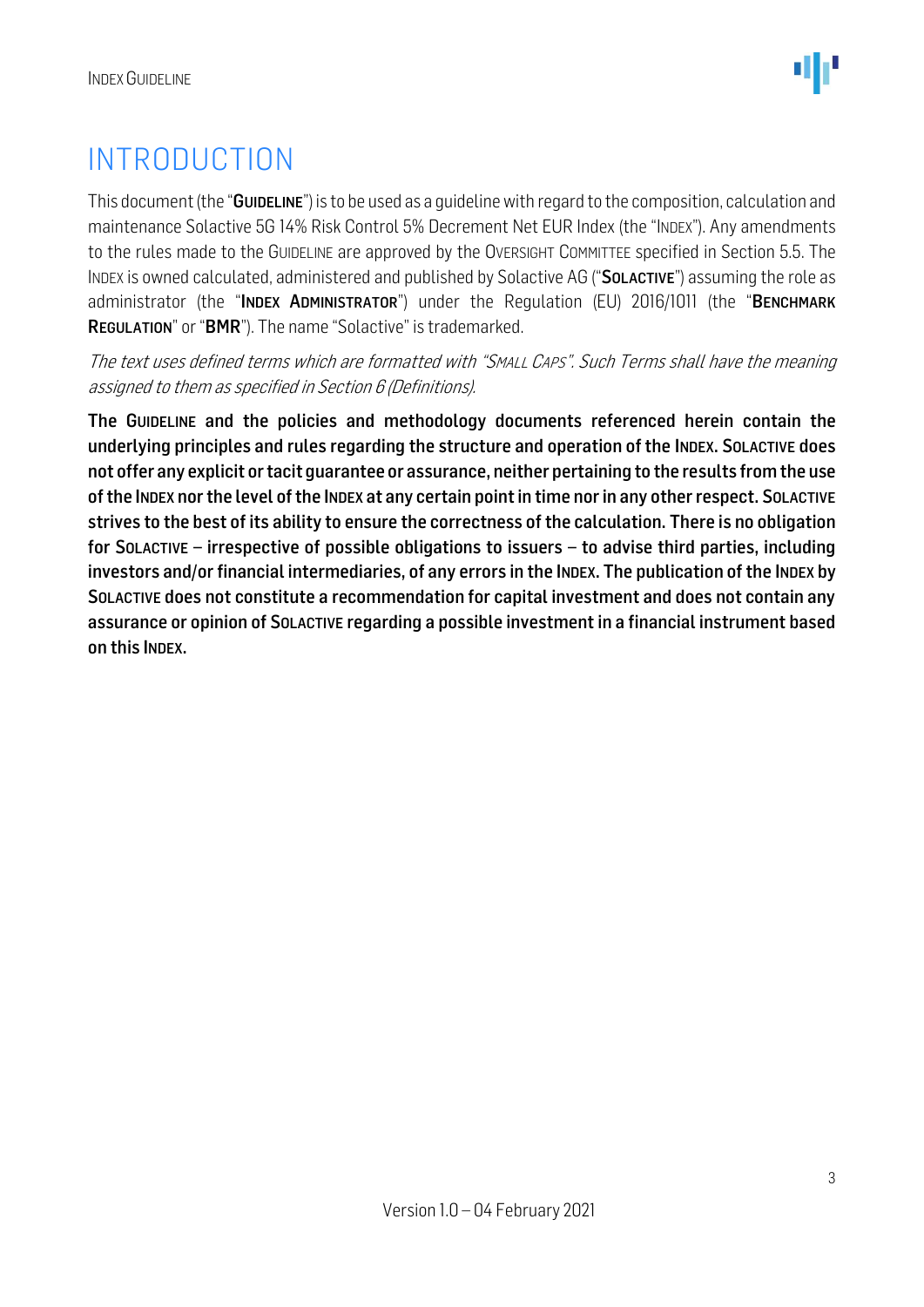# <span id="page-3-0"></span>1. INDEX SPECIFICATIONS

# <span id="page-3-1"></span>1.1. SCOPE OF THE INDEX

| Category                   | <b>Description</b>                                              |  |  |  |
|----------------------------|-----------------------------------------------------------------|--|--|--|
| Asset Class                | Equity                                                          |  |  |  |
|                            | Specific representation of the 5G sector, applying a volatility |  |  |  |
| Strategy                   | target layer on top.                                            |  |  |  |
| <b>Regional Allocation</b> | <b>Developed Markets</b>                                        |  |  |  |
| <b>Volatility Target</b>   | 14%                                                             |  |  |  |
| Decrement                  | 5% per annum                                                    |  |  |  |

# <span id="page-3-2"></span>1.2. IDENTIFIERS AND PUBLICATION

The INDEX is published under the following identifiers:

| <b>Name</b>                                   | <b>ISIN</b> | Currency | <b>Vpe</b>   | <b>RIC</b> | <b>BBG</b> ticker |
|-----------------------------------------------|-------------|----------|--------------|------------|-------------------|
| Solactive 5G 14% Risk                         |             |          |              |            |                   |
| Control 5% Decrement Net   DE000SL0B178   EUR |             |          | $NTR* / TR*$ | S05G14RC   | SO5G14RC Index    |
| EUR Index                                     |             |          |              |            |                   |

\*NTR means that the basket is calculated as Net Total Return Index as described in the Equity Index Methodology, which is available on the SOLACTIVE website: [https://www.solactive.com/documents/equity-index-methodology/.](https://www.solactive.com/documents/equity-index-methodology/) TR\* means there is a volatility control index is calculated as total return. Please see section 4.1

The INDEX is published on the website of the INDEX ADMINISTRATOR [\(www.solactive.com\)](http://www.solactive.com/) and is, in addition, available via the price marketing services of Boerse Stuttgart GmbH and may be distributed to all of its affiliated vendors. Each vendor decides on an individual basis as to whether it will distribute or display the INDEX via its information systems.

Any publication in relation to the INDEX (e.g. notices, amendments to the GUIDELINE) will be available at the website of the INDEX ADMINISTRATOR: [https://www.solactive.com/news/announcements/.](https://www.solactive.com/news/announcements/)

### <span id="page-3-3"></span>1.3. INITIAL LEVEL OF THE INDEX

The initial level of the INDEX on the 01/04/2011, the START DATE, is 100. Historical values from the 02/04/2021 the LIVE DATE, will be recorded in accordance with Article 8 of the BMR. Levels of the INDEX published for a period prior to the LIVE DATE have been back-tested.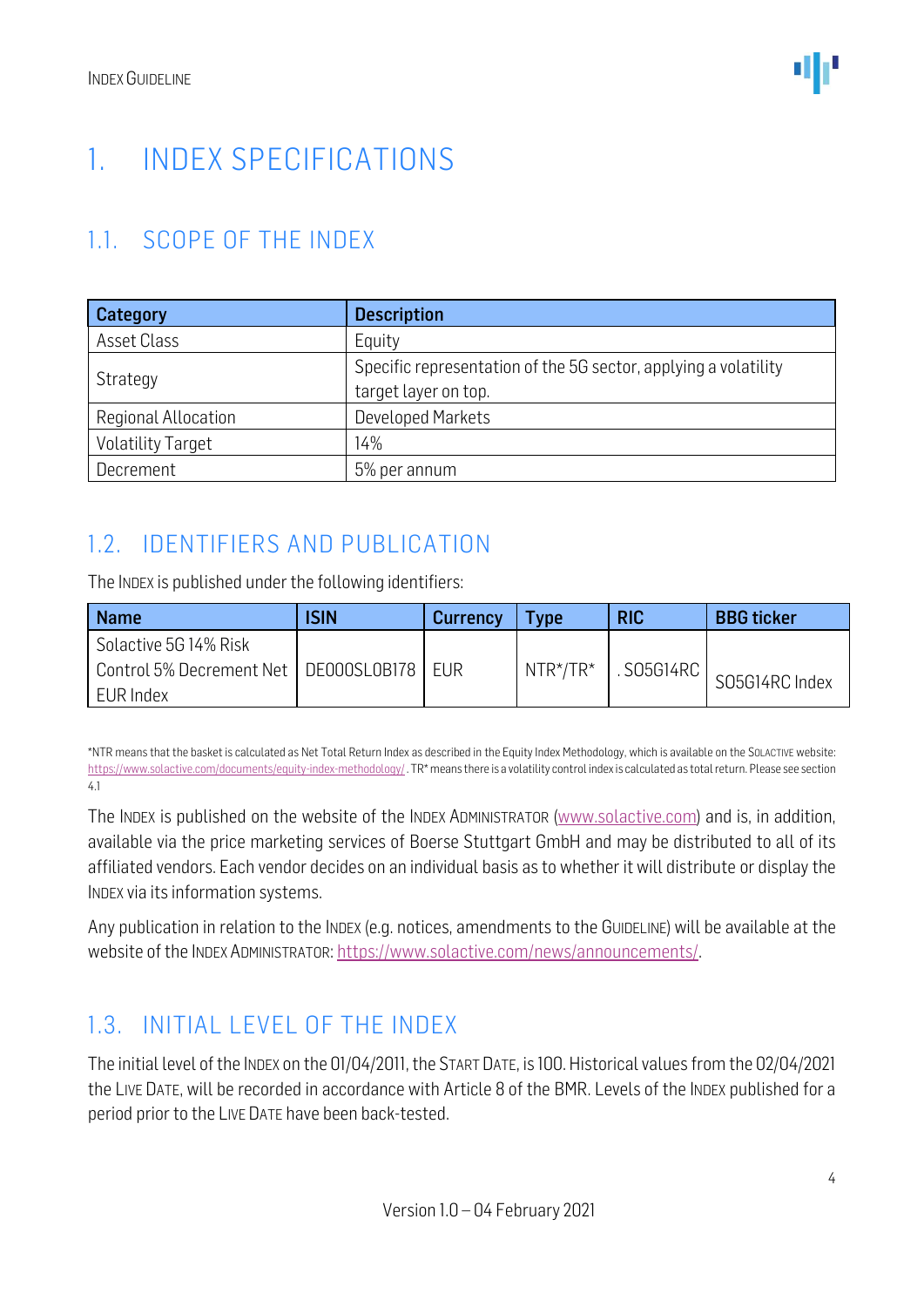### <span id="page-4-0"></span>1.4. PRICES AND CALCULATION FREQUENCY

The level of the INDEX is calculated on each CALCULATION DAY from 8:00 a.m. to 10:53 p.m. CET based on the TRADING PRICES on the EXCHANGES on which the INDEX COMPONENTS are listed. TRADING PRICES of INDEX COMPONENTS not listed in the INDEX CURRENCY are converted using the current Intercontinental Exchange ("ICE") spot foreign exchange rate. Should there be no current TRADING PRICE for an INDEX COMPONENT, the later of: (i) the most recent CLOSING PRICE; or (ii) the last available TRADING PRICE for the preceding TRADING DAY is used in the calculation.

In addition to the intraday calculation a closing level of the INDEX for each CALCULATION DAY is also calculated. This closing level is based on the CLOSING PRICES for the INDEX COMPONENTS on the respective EXCHANGES on which the INDEX COMPONENTS are listed. The CLOSING PRICES of INDEX COMPONENTS not listed in the INDEX CURRENCY are converted using the 4pm London time WM Fixing quoted by Reuters. If there is no 4pm London time WM Fixing for the relevant CALCULATION DAY, the last available 4pm London time WM Fixing will be used for the closing level calculation.

#### <span id="page-4-1"></span>1.5. LICENSING

Licenses to use the INDEX as the underlying value for financial instruments, investment funds and financial contracts may be issued to stock exchanges, banks, financial services providers and investment houses by SOLACTIVE.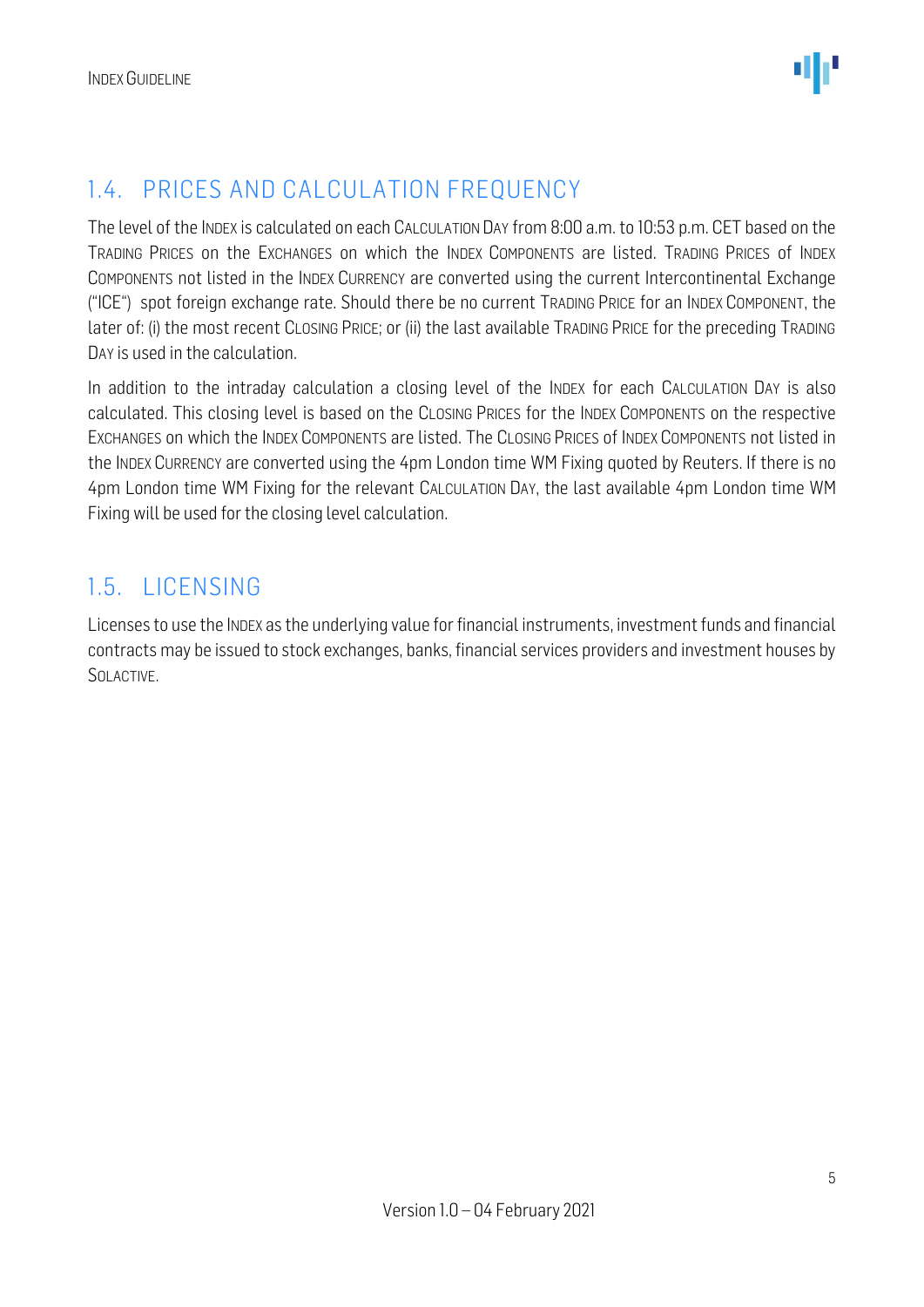# <span id="page-5-0"></span>2. INDEX SELECTION

As this INDEX is based on a static basket, no selection takes place.

### <span id="page-5-1"></span>2.1. INDEX UNIVERSE REQUIREMENTS

Not applicable as no ordinary rebalance takes place.

### <span id="page-5-2"></span>2.2. SELECTION OF THE INDEX COMPONENTS

The INDEX is based on a basket ("BASKET") containing the following securities:

| <b>Name</b>                                     | <b>RIC</b>     | <b>ISIN</b>  | <b>Currency</b> | Weight |
|-------------------------------------------------|----------------|--------------|-----------------|--------|
| ANALOG DEVICES INC                              | ADI.00         | US0326541051 | <b>USD</b>      | 8.33%  |
| <b>KEYSIGHT</b><br><b>TECHNOLOGIES INC</b>      | <b>KEYS.N</b>  | US49338L1035 | <b>USD</b>      | 8.33%  |
| LM ERICSSON TELEFON<br>AB CLASS B               | ERICb.ST       | SE0000108656 | <b>SEK</b>      | 8.33%  |
| NOKIA OYJ                                       | NOKIA.HE       | FI0009000681 | <b>EUR</b>      | 8.33%  |
| <b>BROADCOM INC</b>                             | AVG0.00        | US11135F1012 | <b>USD</b>      | 8.33%  |
| MARVELL TECHNOLOGY<br><b>GROUP LTD</b>          | MRVL.0Q        | BMG5876H1051 | <b>USD</b>      | 8.33%  |
| QORVO INC                                       | QRVO.OQ        | US74736K1016 | <b>USD</b>      | 8.33%  |
| <b>QUALCOMM INC</b>                             | <b>QCOM.00</b> | US7475251036 | <b>USD</b>      | 8.33%  |
| SAMSUNG<br><b>ELEC</b><br>GDR<br><b>REGS</b>    | 0593xg.L       | US7960508882 | <b>USD</b>      | 8.33%  |
| SKYWORKS SOLUTIONS<br><b>INC</b>                | SWKS.OO        | US83088M1027 | <b>USD</b>      | 8.33%  |
| <b>TAIWAN</b><br>SEMICONDUCTOR-SP<br><b>ADR</b> | TSM.N          | US8740391003 | <b>USD</b>      | 8.33%  |
| ASML HOLDING NV                                 | ASML.AS        | NL0010273215 | <b>EUR</b>      | 8.33%  |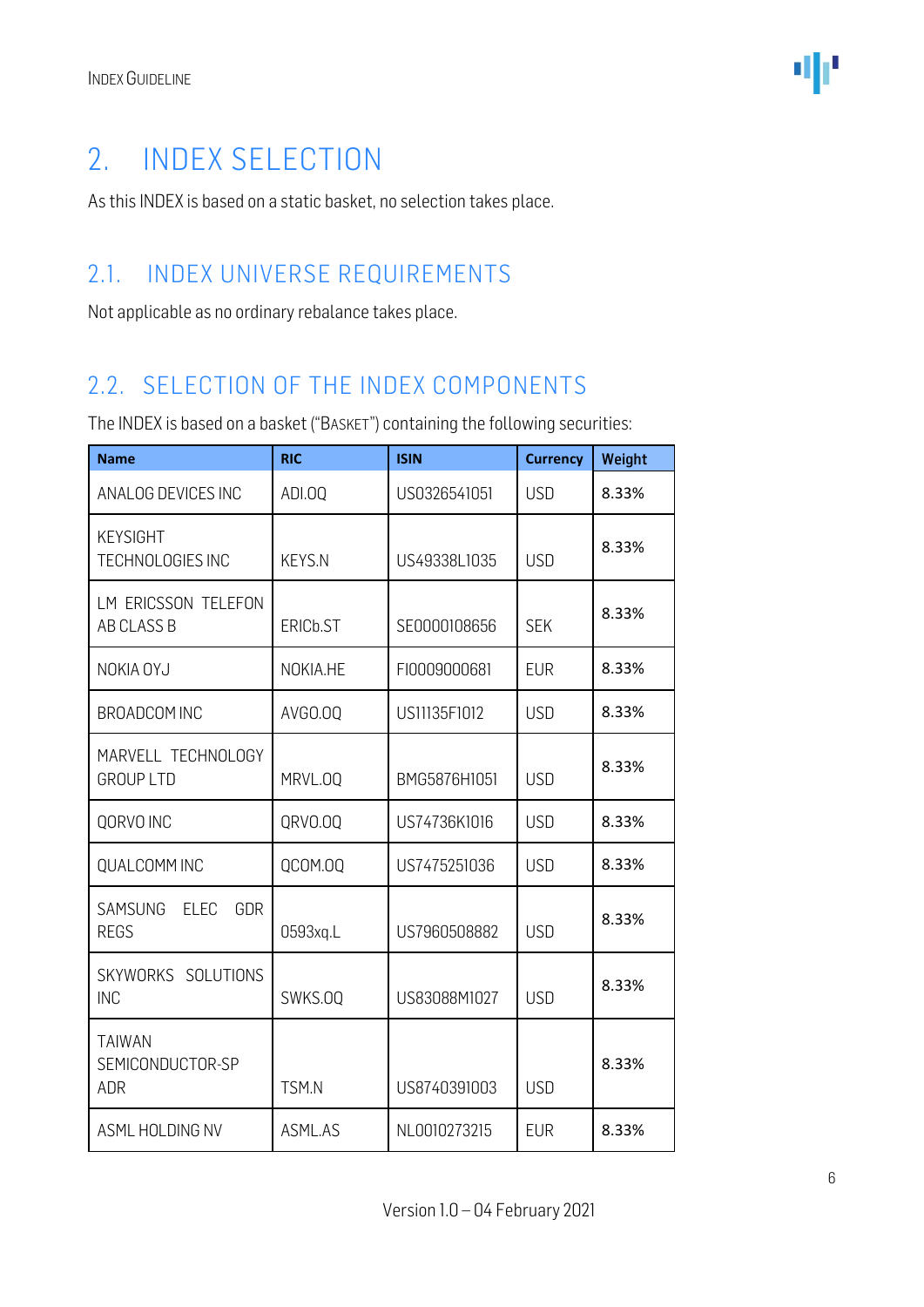#### <span id="page-6-0"></span>2.3. WEIGHTING OF THE INDEX COMPONENTS

On the 29/12/2020 each INDEX COMPONENT has been assigned an equal weight.

In order to create 10 years BASKET history, as of the 30/09/2010, we have assigned an equally weighted basket as per section 2.2.. We have used the INDEX COMPONENTS which had available prices only. For those who had not been publicly trading yet, its corresponding weight was reinvested proportionally back into the entire BASKET.

At each day, there was an IPO review, if one of the INDEX COMPONENTS previously exclude had public prices available, the BASKET was rebalanced four business days later in order to include this new component, with its corresponding weight and using its first available close price.

In case there were still components with no public prices, first weigth's re-investment rule would be applied to the new composition.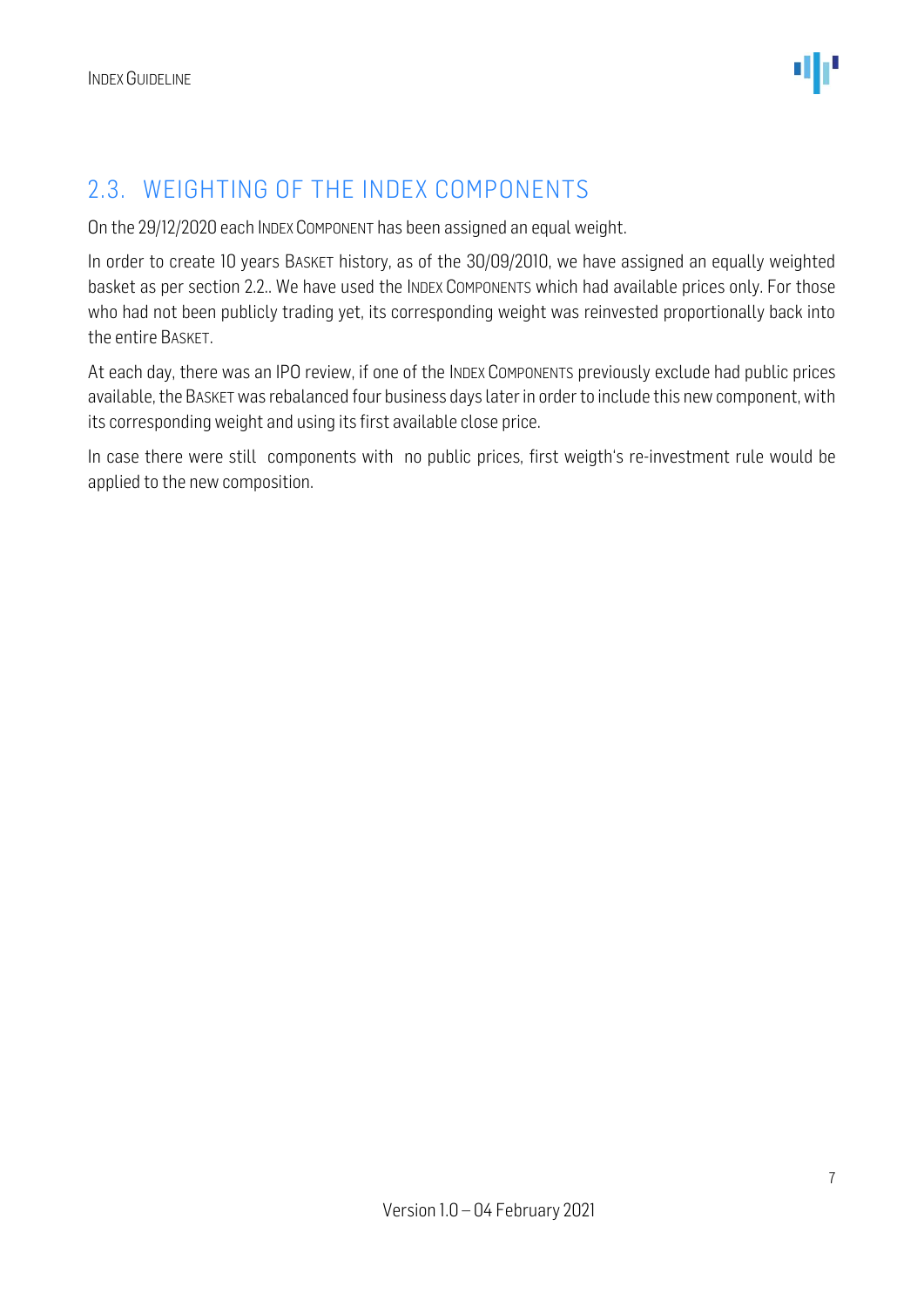

# <span id="page-7-0"></span>3. REBALANCE

#### <span id="page-7-1"></span>3.1. ORDINARY REBALANCE

No ordinary rebalance takes place.

### <span id="page-7-2"></span>3.2. EXTRAORDINARY REBALANCE

The INDEX is not rebalanced extraordinarily.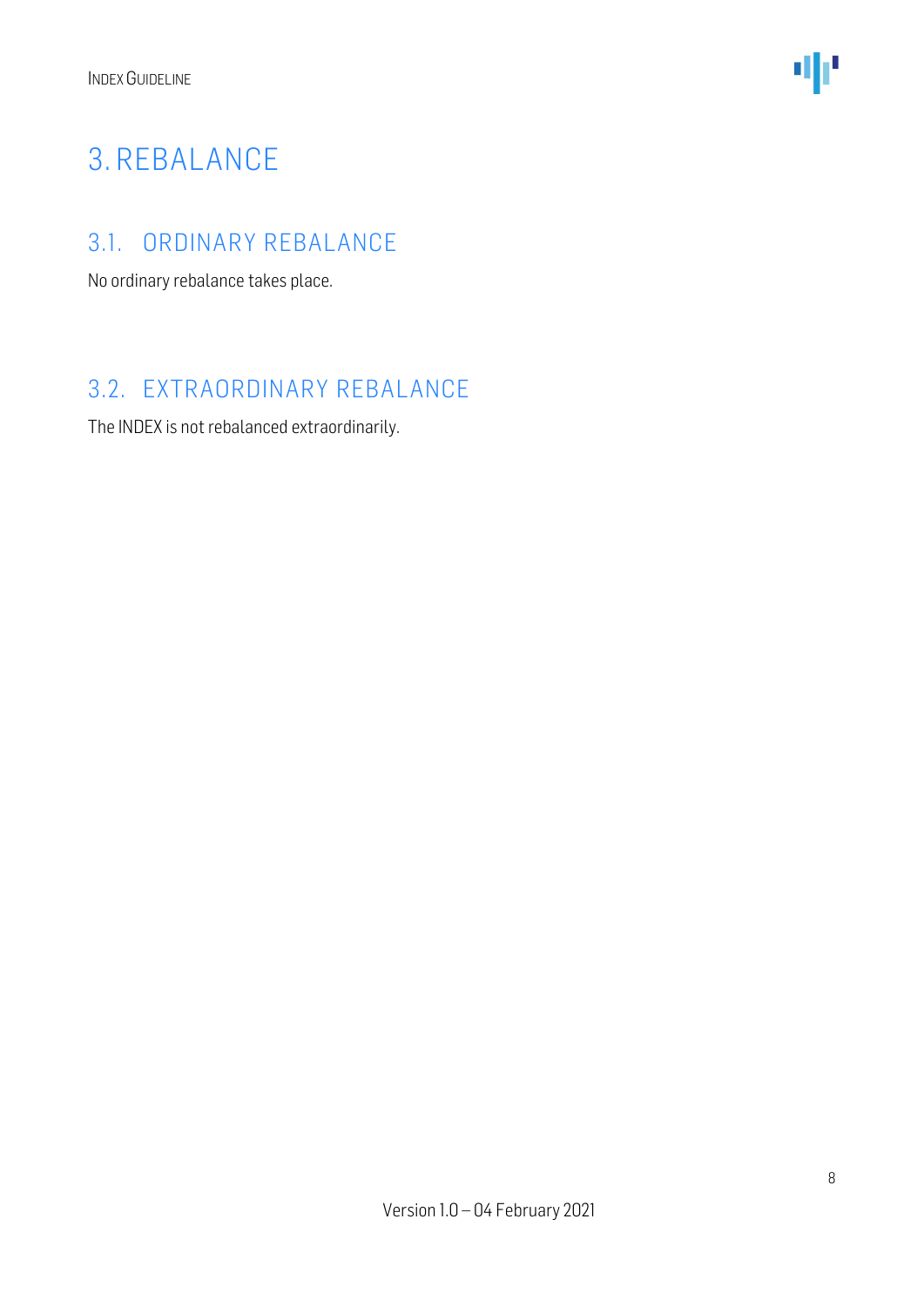# <span id="page-8-0"></span>4. CALCULATION OF THE INDEX

# <span id="page-8-1"></span>4.1. INDEX FORMULA

The level of the INDEX is (i) calculated based on the level of the BASKET, which performs as a Net Total Return, and (ii) that is adjusted with a volatility target formula of 14%.

The calculation of the level of the BASKET is done by applying the standard index formula described in the Equity Index Methodology, which is available on the SOLACTIVE website: [https://www.solactive.com/documents/equity-index-methodology/.](https://www.solactive.com/documents/equity-index-methodology/) The standard index formula stipulates that the level of the BASKET changes based on the change of the prices of the INDEX COMPONENTS taking into account their weight in the BASKET and any currency conversion in case the price of an INDEX COMPONENT is quoted in a currency other than the INDEX CURRENCY.

Any dividends or other distributions are reinvested back into the INDEX COMPONENT paying the dividend or other distribution at the opening of the effective date (the so-called ex-date) of the payment of such dividend or other distribution.

A more detailed description of the mechanics of the standard index formula for the calculation of the level of the BASKET can be found in the Equity Index Methodology under Section 1.2.

The level of the **INDEX** is calculated according to the following formula:

$$
Index_{t} = Index_{t-1}
$$
  
\n
$$
*(1 + exp_{t-1} * (\frac{Basket_{t}}{Basket_{t-1}} - 1) + (1 - exp_{t-1}) * rate_{t-1} * \frac{DC_{t,t-1}}{360})
$$
  
\n
$$
- decrement * \frac{DC_{t,t-1}}{365})
$$

Where:

 $Index_t$ : The level of the **INDEX** as of CALCULATION DAY t.

 $Index_{t-1}$ : The level of the INDEX as of CALCULATION DAY t-1.

 $exp_{t-1}$ : The exposure as of CALCULATION DAY t-1.

 $\emph{Basket}_t$ : The level of the Basket as of Calculation Day t.

 $Basket_t - 1$ : The level of the BASKET as of CALCULATION DAY t-1.

 $rate_{t-1}$ : The Euro Short Term Overnight Rate in % (RIC: EUROSTR=) as of CALCULATION DAY t-1.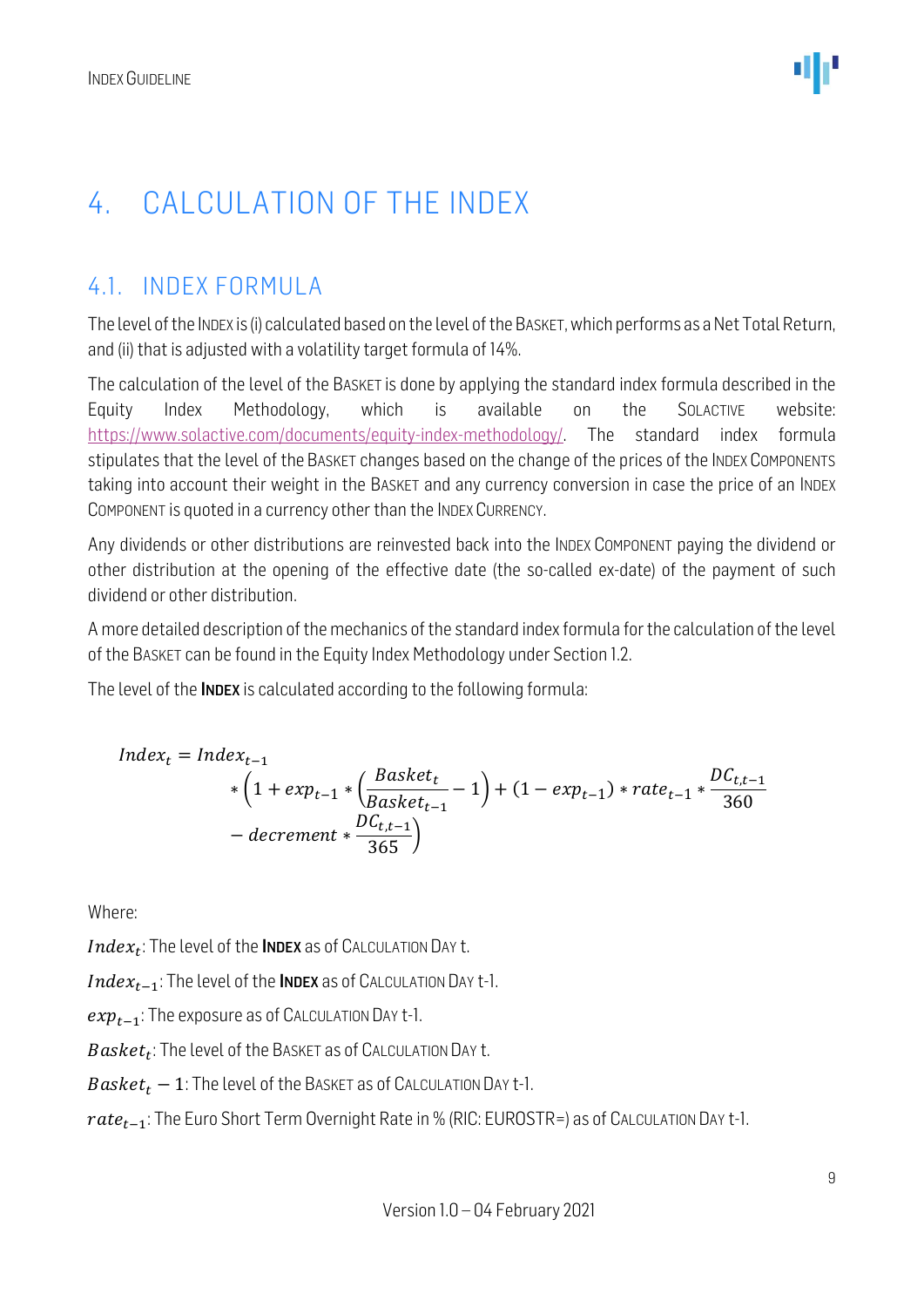

 $DC_{t,t-1}$ : The number of calendar days between CALCULATION DAY t (including) and CALCULATION DAY t-1 (excluding),

decrement: The decrement percent of 5% per annum, deducted daily.

The exposure as of CALCULATION DAY t (following the index start date) is calculated according to the following:

If:

$$
abs\left(\frac{exp_{t-1}-target\_exp_{t}}{target\_exp_{t}}\right) > 10\%
$$

then:

 $exp_t = target\_exp_t$ 

Else:

 $exp<sub>t</sub> = exp<sub>t-1</sub>$ 

On the index start date:

$$
exp_t = target\_exp_t
$$

The target exposure as of CALCULATION DAY t is calculated according to the following:

$$
target\_exp_t = min(maxExp, targetVol/realizedVol_{t-1})
$$

Where:

 $maxExp$ : The maximum exposure, which equals 100%.

tar getVol: The level of the target volatility of 14%.

 $realized Vol_{t-1}$ : The realized volatility as of CALCULATION DAY t-1.

The realized volatility as of CALCULATION DAY t is calculated according to the following:

$$
realizedVol_t = max(Vol20d_t, Vol60_t)
$$

Where:

 $\mathit{Vol}20d_t$ : The 20 day volatility as of CALCULATION DAY t.

 $\mathit{Vol60d}_t$ : The 60 day volatility as of CALCULATION DAY t.

The n-day volatility (where  $n = 20$  or  $n = 60$ ) is calculated according to: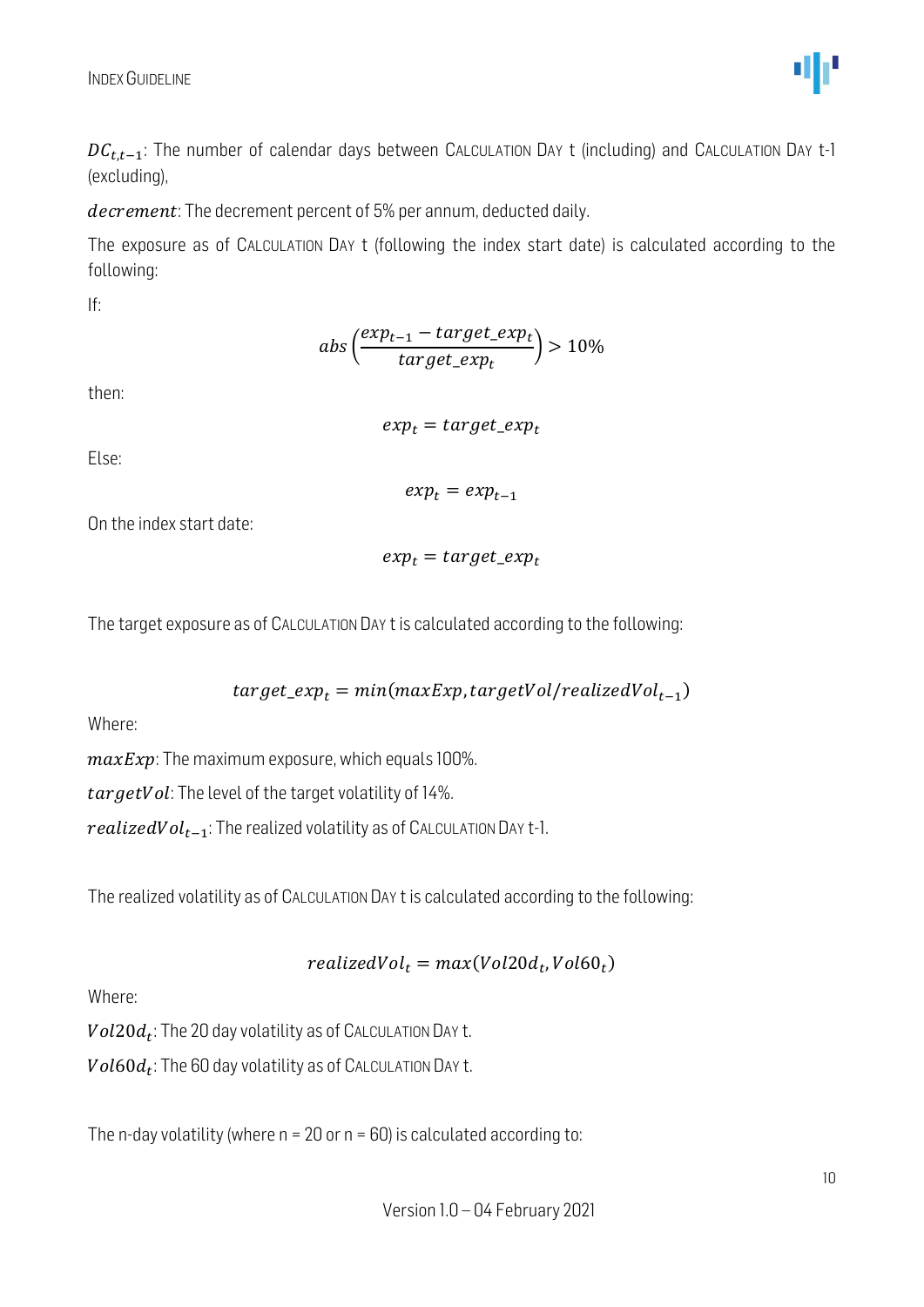$$
Volume_t = \sqrt{\frac{252}{n} * \sum_{i=0}^{n-1} \left( ln \left( \frac{Baseket_{t-i}}{Baselet_{t-i-1}} \right) \right)^2}
$$

Where:

 $Basket_{t-i}$ : The level of the BaskET as of the CALCULATION DAY which is i CALCULATION DAYS prior to CALCULATION DAY t.

 $\textit{Basket}_{t-1-i}$ : The level of the BaskET as of the Calculation Day which is i-1 Calculation Days prior to CALCULATION DAY t.

### <span id="page-10-0"></span>4.2. ACCURACY

The level of the INDEX will be rounded to 2 decimal places. TRADING PRICES and foreign exchange rates will be rounded to six decimal places.

### <span id="page-10-1"></span>4.3. ADJUSTMENTS

Under certain circumstances, an adjustment of the INDEX may be necessary.Such adjustment has to be made if a corporate action (as specified in Section 4.4 below) in relation of an INDEXCOMPONENT occurs. Such adjustment may have to be done in relation to an INDEX COMPONENT and/or may also affect the number of INDEX COMPONENTS and/or the weighting of certain INDEX COMPONENTS and will be made in compliance with the SOLACTIVE Equity Index Methodology, which is incorporated by reference and available on the SOLACTIVE website: [https://www.solactive.com/documents/equity-index-methodology/.](https://www.solactive.com/documents/equity-index-methodology/)

SOLACTIVE will announce the INDEX adjustment giving a notice period of at least two TRADING DAYS (with respect to the affected INDEX COMPONENT) on the SOLACTIVE website under the Section "Announcements", which is available at [https://www.solactive.com/news/announcements/.](https://www.solactive.com/news/announcements/) The INDEX adjustments will be implemented on the effective day specified in the respective notice.

### <span id="page-10-2"></span>4.4. CORPORATE ACTIONS

As part of the INDEX maintenance SOLACTIVE will consider various events – also referred to as corporate actions – which result in an adjustment to the INDEX.. Such events have a material impact on the price, weighting or overall integrity of INDEX COMPONENTS. Therefore, they need to be accounted for in the calculation of the INDEX. Corporate actions will be implemented from the cum-day to the ex-day of the corporate action, so that the adjustment to the INDEX coincides with the occurrence of the price effect of the respective corporate action.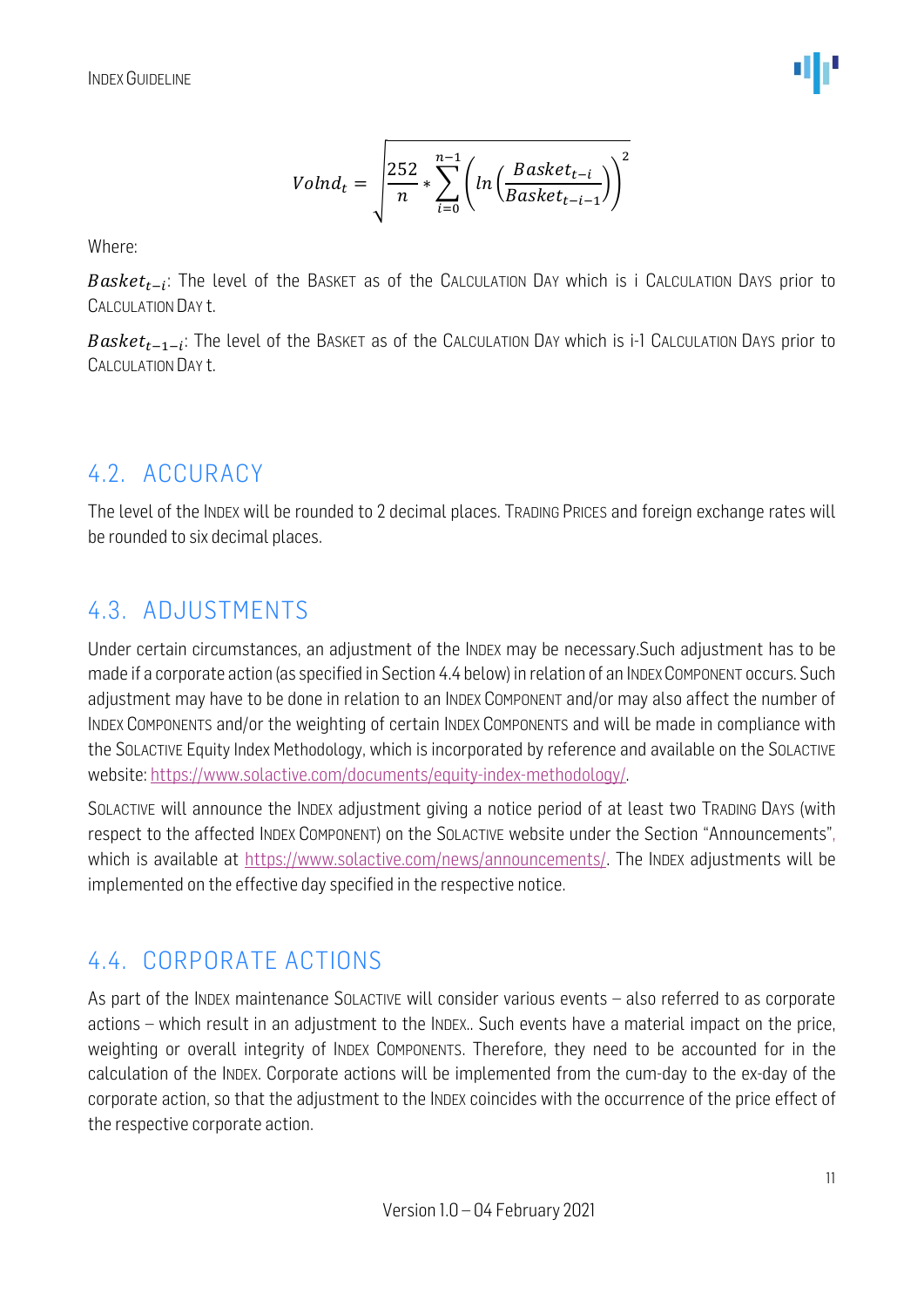

Adjustments to the INDEX to account for corporate actions will be made in compliance with the Equity Index Methodology, which is available on the SOLACTIVE website: [https://www.solactive.com/documents/equity](https://www.solactive.com/documents/equity-index-methodology/)[index-methodology/.](https://www.solactive.com/documents/equity-index-methodology/) This document contains for each corporate action a brief definition and specifies the relevant adjustment to the INDEX variables.

While SOLACTIVE aims at creating and maintaining its methodology for the treatment of corporate actions as generic and transparent as possible and in line with regulatory requirements, it retains the right in accordance with the Equity Index Methodology to deviate from these standard procedures in case of any unusual or complex corporate action or if such a deviation is made to preserve the comparability and representativeness of the INDEX over time.

SOLACTIVE considers the following, but not conclusive, list of corporate actions as relevant for the BASKET maintenance:

- $\geq$  Cash Distributions (e.g. payment of a dividend)
- $>$  Stock distributions (e.g. payment of a dividend in form of additional shares)
- $>$  Stock distributions of another company (e.g. payment of a dividend in form of additional shares of another company (e.g. of a subsidiary))
- $>$  Share splits (company's present shares are divided and therefore multiplied by a given factor)
- $\geq$  Reverse splits (company's present shares are effectively merged)
- $\geq$  Capital increases (such as issuing additional shares)
- $>$  Share repurchases (a company offer its shareholders the option to sell their shares to a fixed price)
- $>$  Spin-offs (the company splits its business activities into two or more entities and distributes new equity shares in the created entities to the shareholders of the former entity)
- $\geq$  Mergers & Acquisitions (transaction in which the ownership of a company (or other business organizations) are transferred or consolidated with other entities, e.g. fusion of two or more separate companies into one entity)
- $\geq$  Delistings (company's shares are no longer publicly traded at a stock exchange)
- $>$  Nationalization of a company (effective control of a legal entity is taken over by a state)
- $>$  Insolvency

### <span id="page-11-0"></span>4.5. RECALCULATION

SOLACTIVE makes the greatest possible efforts to accurately calculate and maintain its indices. However, errors in the determination process may occur from time to time for variety reasons (internal or external) and therefore, cannot be completely ruled out. SOLACTIVE endeavors to correct all errors that have been identified within a reasonable period of time. The understanding of "a reasonable period of time" as well as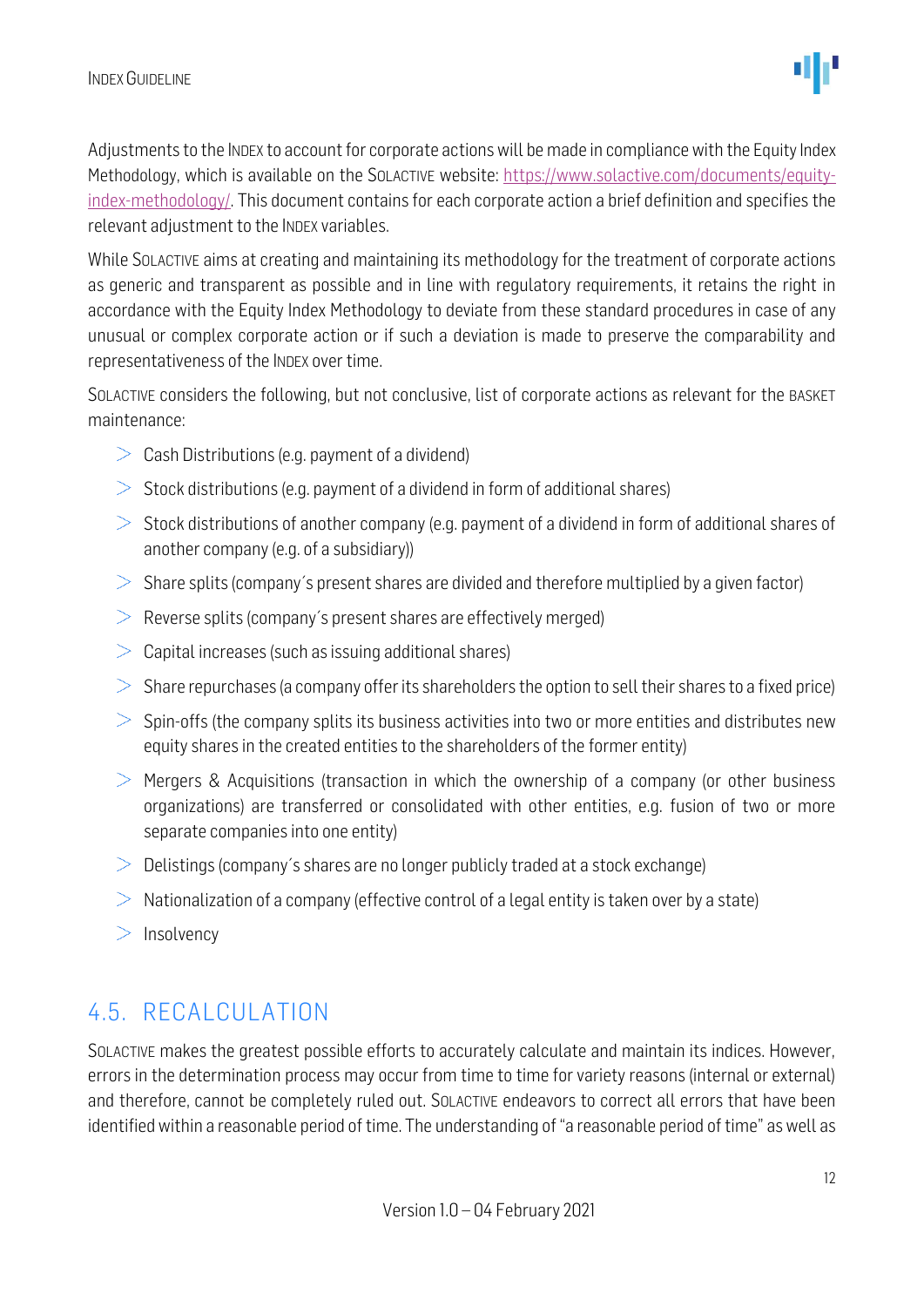the general measures to be taken are generally depending on the underlying and is specified in the SOLACTIVE Correction Policy, which is incorporated by reference and available on the SOLACTIVE website: [https://www.solactive.com/documents/correction-policy/.](https://www.solactive.com/documents/correction-policy/)

#### <span id="page-12-0"></span>4.6. MARKET DISRUPTION

In periods of market stress SOLACTIVE calculates its indices following predefined and exhaustive arrangements as described in the SOLACTIVE Disruption Policy, which is incorporated by reference and available on the SOLACTIVE website: [https://www.solactive.com/documents/disruption-policy/.](https://www.solactive.com/documents/disruption-policy/) Such market stress can arise due to a variety of reasons, but generally results in inaccurate or delayed prices for one or more INDEXCOMPONENTS. The determination of the INDEXmay be limited or impaired at times of illiquid or fragmented markets and market stress.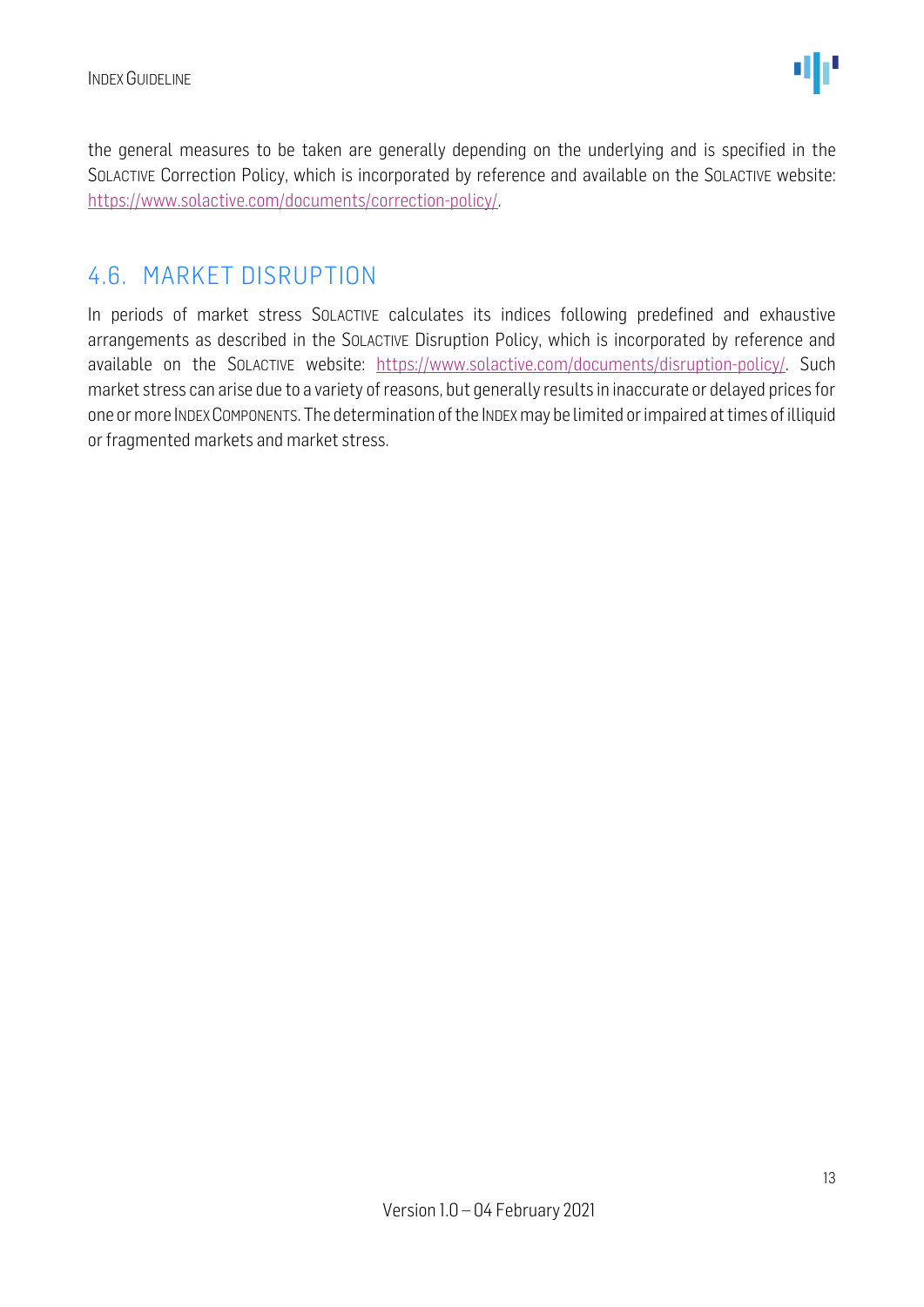# <span id="page-13-0"></span>5. MISCELLANEOUS

### <span id="page-13-1"></span>5.1. DISCRETION

Any discretion which may need to be exercised in relation to the determination of the INDEX (for example the determination of the INDEX UNIVERSE (if applicable), the selection of the INDEX COMPONENTS (if applicable) or any other relevant decisions in relation to the INDEX) shall be made in accordance with strict rules regarding the exercise of discretion or expert judgement.

#### <span id="page-13-2"></span>5.2. METHODOLOGY REVIEW

The methodology of the INDEX is subject to regular review, at least annually. In case a need of a change of the methodology has been identified within such review (e.g. if the underlying market or economic reality has changed since the launch of the INDEX, i.e. if the present methodology is based on obsolete assumptions and factors and no longer reflects the reality as accurately, reliably and appropriately as before), such change will be made in accordance with the SOLACTIVE Methodology Policy, which is incorporated by reference and available on the SOLACTIVE website: [https://www.solactive.com/documents/methodology-policy/.](https://www.solactive.com/documents/methodology-policy/)

Such change in the methodology will be announced on the SOLACTIVE website under the Section "Announcement", which is available at [https://www.solactive.com/news/announcements/.](https://www.solactive.com/news/announcements/) The date of the last amendment of this INDEX is contained in this GUIDELINE.

### <span id="page-13-3"></span>5.3. CHANGES IN CALCULATION METHOD

The application by the INDEX ADMINISTRATOR of the method described in this document is final and binding. The INDEXADMINISTRATOR shall apply the method described above for the composition and calculation of the INDEX. However, it cannot be excluded that the market environment, supervisory, legal and financial or tax reasons may require changes to be made to this method. The INDEX ADMINISTRATOR may also make changes to the terms and conditions of the INDEX and the method applied to calculate the INDEX that it deems to be necessary and desirable in order to prevent obvious or demonstrable error or to remedy, correct or supplement incorrect terms and conditions. The INDEX ADMINISTRATOR is not obliged to provide information on any such modifications or changes. Despite the modifications and changes, the INDEX ADMINISTRATOR will take the appropriate steps to ensure a calculation method is applied that is consistent with the method described above.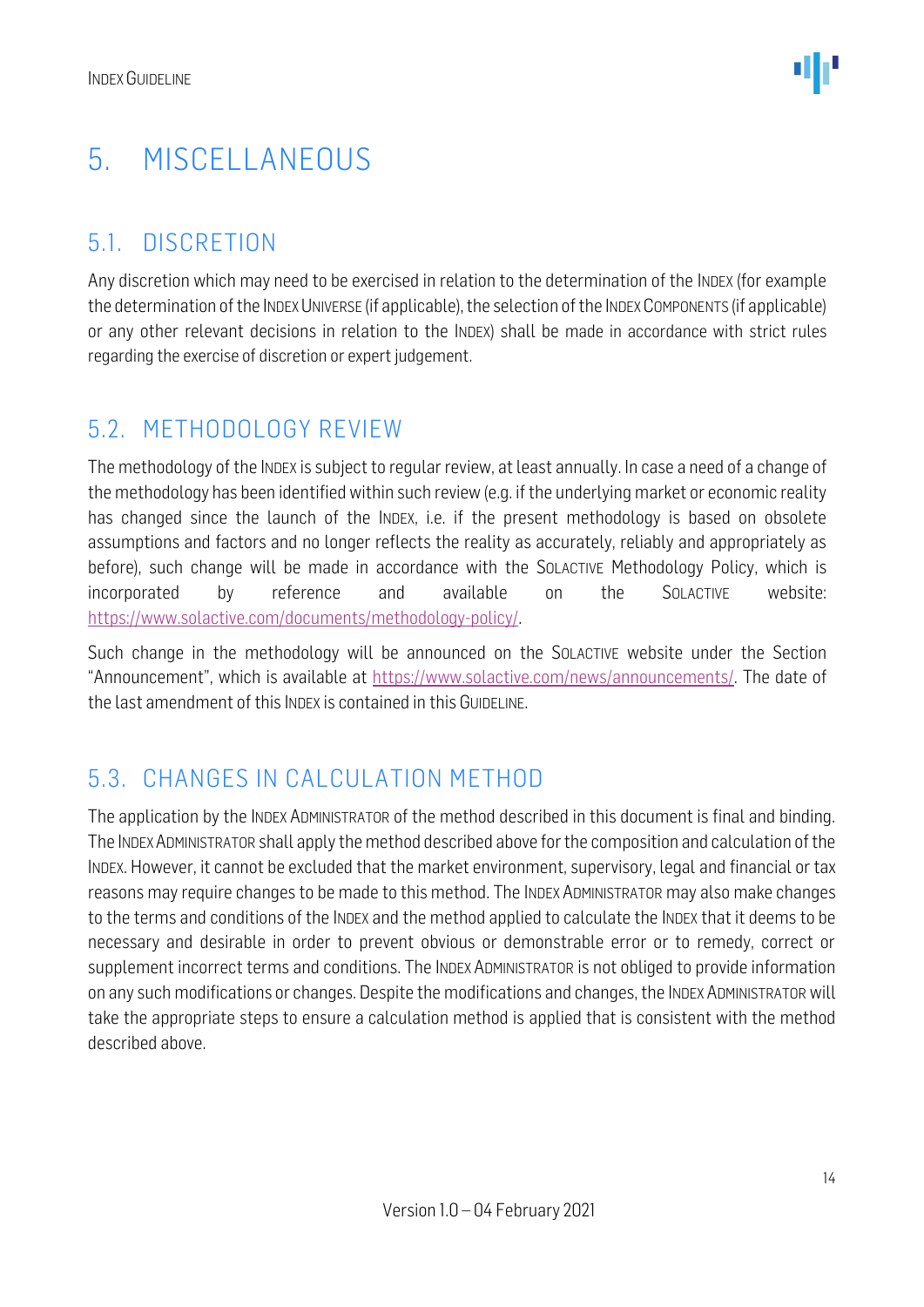

# <span id="page-14-0"></span>5.4. TERMINATION

SOLACTIVE makes the greatest possible efforts to ensure the resilience and continued integrity of its indices over time. Where necessary, SOLACTIVE follows a clearly defined and transparent procedure to adapt Index methodologies to changing underlying markets (see Section 5.2 "Methodology Review") in order to maintain continued reliability and comparability of the indices. Nevertheless, if no other options are available the orderly cessation of the INDEX may be indicated. This is usually the case when the underlying market or economic reality, which an index is set to measure or to reflect, changes substantially and in a way not foreseeable at the time of inception of the index, the index rules, and particularly the selection criteria, can no longer be applied coherently or the index is no longer used as the underlying value for financial instruments, investment funds and financial contracts.

SOLACTIVE has established and maintains clear guidelines on how to identify situations in which the cessation of an index is unavoidable, how stakeholders are to be informed and consulted and the procedures to be followed for a termination or the transition to an alternative index. Details are specified in the SOLACTIVE Termination Policy, which is incorporated by reference and available on the SOLACTIVE website: [https://www.solactive.com/documents/termination-policy/.](https://www.solactive.com/documents/termination-policy/)

### <span id="page-14-1"></span>5.5. OVERSIGHT

An oversight committee composed of staff from SOLACTIVE and its subsidiaries (the "OVERSIGHT COMMITTEE") is responsible for decisions regarding any amendments to the rules of the INDEX. Any such amendment, which may result in an amendment of the GUIDELINE, must be submitted to the OVERSIGHT COMMITTEE for prior approval and will be made in compliance with the [Methodology](http://methodology/) Policy, which is available on the SOLACTIVE website: [https://www.solactive.com/documents/methodology-policy/.](https://www.solactive.com/documents/methodology-policy/)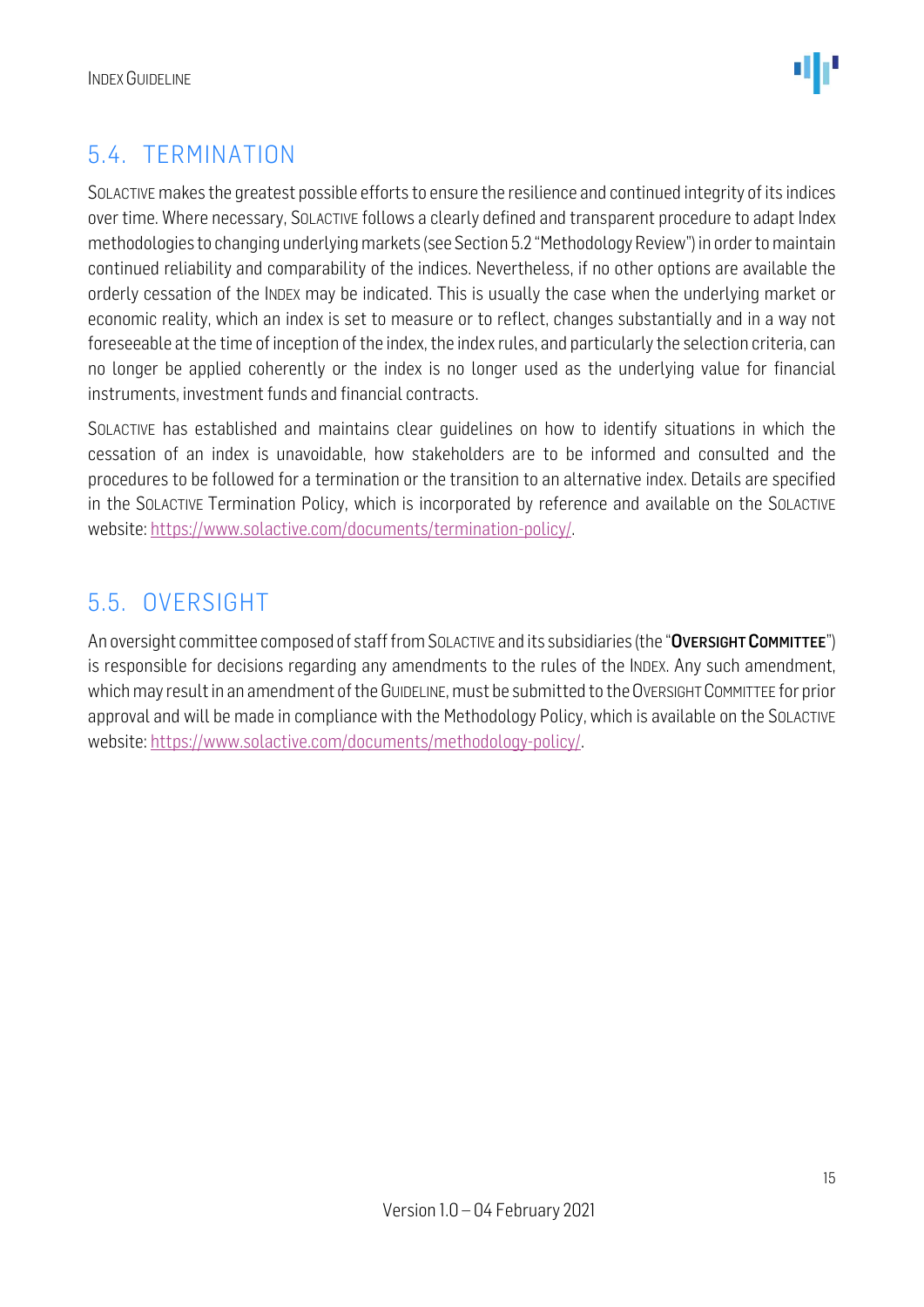# <span id="page-15-0"></span>6. DEFINITIONS

"BASKET" shall have the meaning as defined in Section 2.2.

"BENCHMARK REGULATION" shall have the meaning as defined in Section "Introduction".

"BMR" shall have the meaning as defined in Section "Introduction".

"BUSINESS DAY" is a day on which New York Stock Exchange (NYSE), NASDAQ (XNAS), Stockholm Stock Exchange (XSTO), Helsinki Stock Exchange (XHEL), London Stock Exchange (XLON) and Euronext Amsterdam (XAMS) are open for general business.

"CALCULATION DAY" is a day on which New York Stock Exchange (NYSE), NASDAQ (XNAS), Stockholm Stock Exchange (XSTO), Helsinki Stock Exchange (XHEL), London Stock Exchange (XLON) and Euronext Amsterdam (XAMS) are open for general business.

"CLOSE OF BUSINESS" is the calculation time of the closing level of the INDEX as outlined in Section 1.4.

The "CLOSING PRICE" in respect of an INDEX COMPONENT and a TRADING DAY is a security's final regular-hours TRADING PRICE published by the EXCHANGE and determined in accordance with the EXCHANGE regulations. If the EXCHANGE has no or has not published a CLOSING PRICE in accordance with the EXCHANGE rules for an INDEX COMPONENT, the last TRADING PRICE will be used.

"EXCHANGE" is with respect to the INDEX and every INDEX COMPONENT, the respective exchange where the INDEX COMPONENT has its listing as determined in accordance with the rules in Section 2.

"GUIDELINE" shall have the meaning as defined in Section "Introduction".

"INDEX" shall have the meaning as defined in Section "Introduction".

"INDEX ADMINISTRATOR" shall have the meaning as defined in Section "Introduction".

"INDEX COMPONENT" is each security reflected in the BASKET.

"INDEX COMPONENT REQUIREMENTS" shall have the meaning as defined in Section 2.2.

"INDEX CURRENCY" is the currency specified in the column "Currency" in the table in Section 1.2.

"INDEX UNIVERSE REQUIREMENTS" shall have the meaning as defined in Section 2.1.

"INDEX UNIVERSE" is the sum of all financial instruments which fulfill the INDEX UNIVERSE REQUIREMENTS.

"LIVE DATE" shall have the meaning as defined in Section 1.3.

"OVERSIGHT COMMITTEE" shall have the meaning as defined in Section 5.5.

"SOLACTIVE" shall have the meaning as defined in Section "Introduction".

"START DATE" shall have the meaning as defined in Section 1.3.

"TRADING DAY" is with respect to an INDEX COMPONENT included in the INDEX at the REBALANCE DAY and every INDEXCOMPONENT included in the INDEX at the CALCULATION DAY immediately following the REBALANCE DAY (for clarification: this provision is intended to capture the TRADING DAYS for the securities to be included in the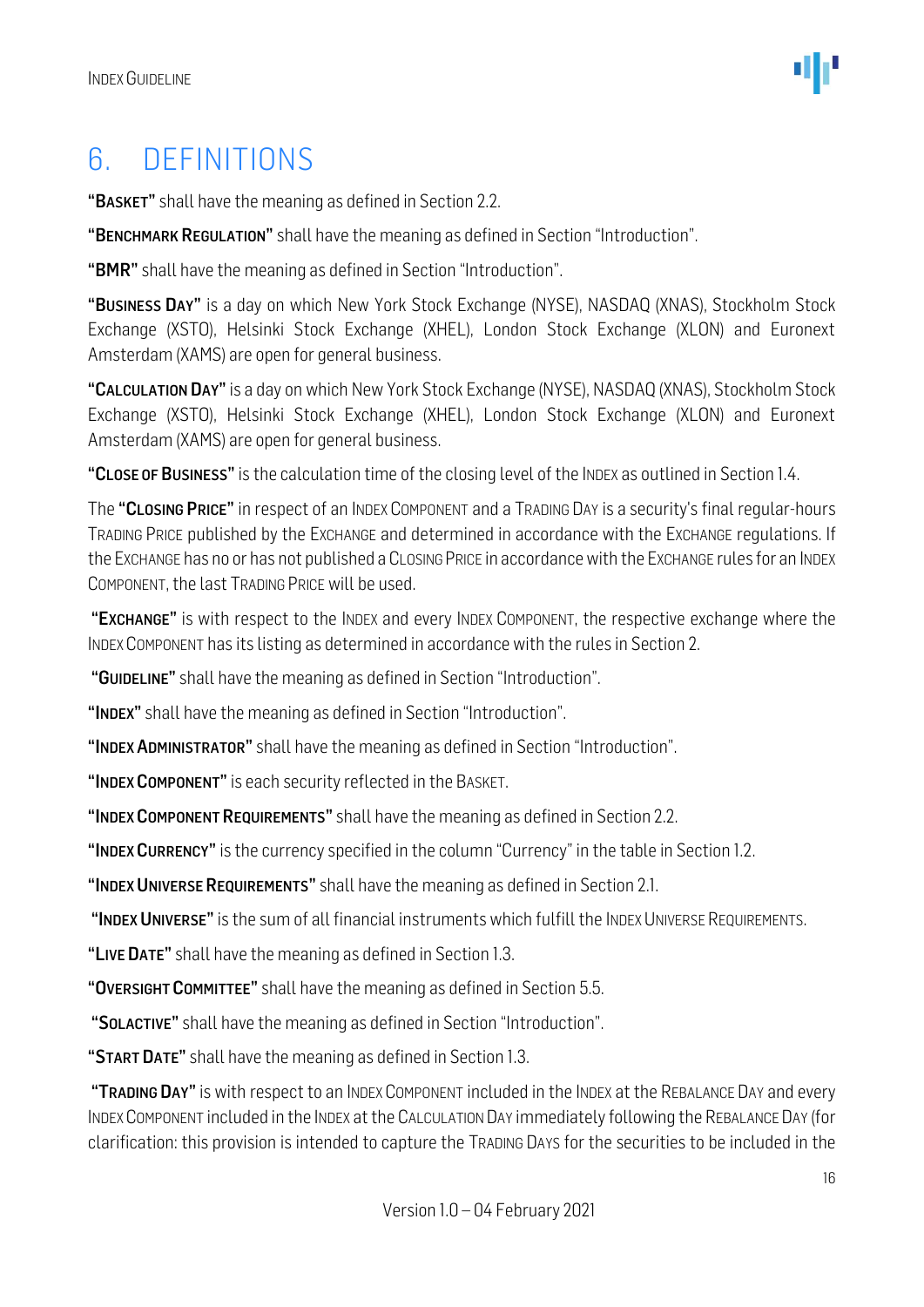INDEX as new INDEX COMPONENTS with close of trading on the relevant EXCHANGE on the REBALANCE DAY) a day on which the relevant EXCHANGE is open for trading (or a day that would have been such a day if a market disruption had not occurred), excluding days on which trading may be ceased prior to the scheduled EXCHANGE closing time and days on which the EXCHANGE is open for a scheduled shortened period. The INDEX ADMINISTRATOR is ultimately responsible as to whether a certain day is a TRADING DAY.

The "TRADING PRICE" in respect of an INDEX COMPONENT and a TRADING DAY is the most recent published price at which the INDEX COMPONENT was traded on the respective EXCHANGE.